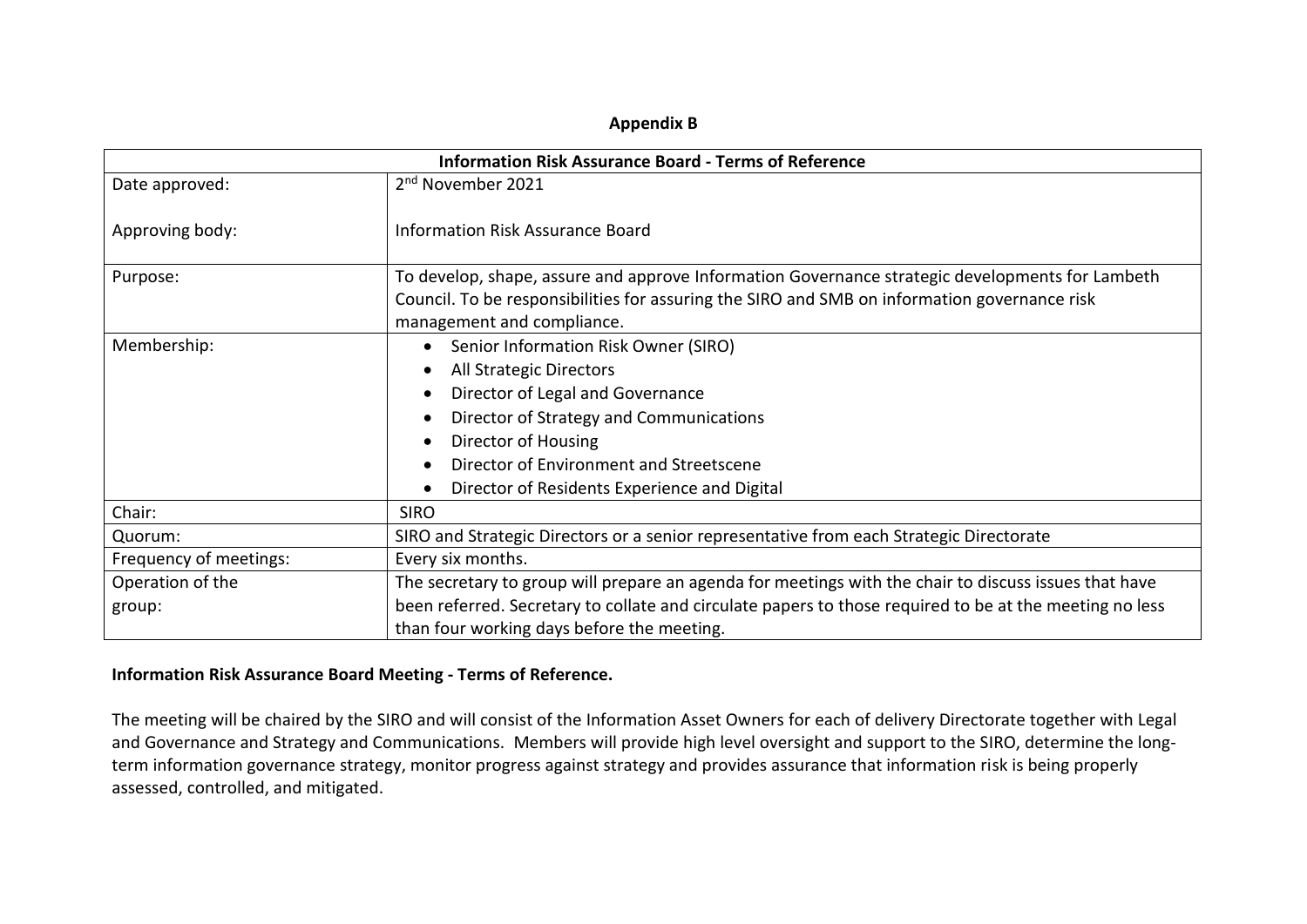## **SIRO**

Has overall ownership of the Council's Information Governance Framework and acts as champion for information governance. The SIRO will provide reports to the Strategic Management Board in respect of information incidents and risks. The SIRO will understand how the strategic goals of the Council may be impacted by information governance risks, how these risks may be managed and provide a focus for the management of information governance at Strategic Management Board level. The SIRO owns the management of information governance and risk assessment processes within the Council.

## **Directorate Representatives**

Directorate representatives will adopt a strategic role for information governance and will be champions for information governance for their Directorate Management / Leadership teams. Directorate representatives will report on information governance matters to the Group and promote and develop a culture that values, protects, and uses information to deliver improved services; more specifically:

Compliance with the Information Governance Framework – promote and ensure awareness of Information Governance policies and working practices and procedures for the effective use and protection of information assets.

Information Management – be an advocate for and provide a focus for the management of information at Directorate Management / Leadership Team level.

Information Asset Information – support and promote the completion and maintenance of the Council's Information Asset Register. This will include providing oversight of the identification of information risks as part of this process.

Information Risk – support and promote the information risk assessment process providing assurance on security and use of information. This includes oversight of assessment, protection, response, and recovery actions.

Information Governance Culture – foster an effective Information Governance culture for employees and other relevant parties who access and use the Council's information assets to ensure individual responsibilities are understood, and that good working practices are adopted in accordance with Information Governance policies. A culture that values, protects, and uses information to deliver improved services.